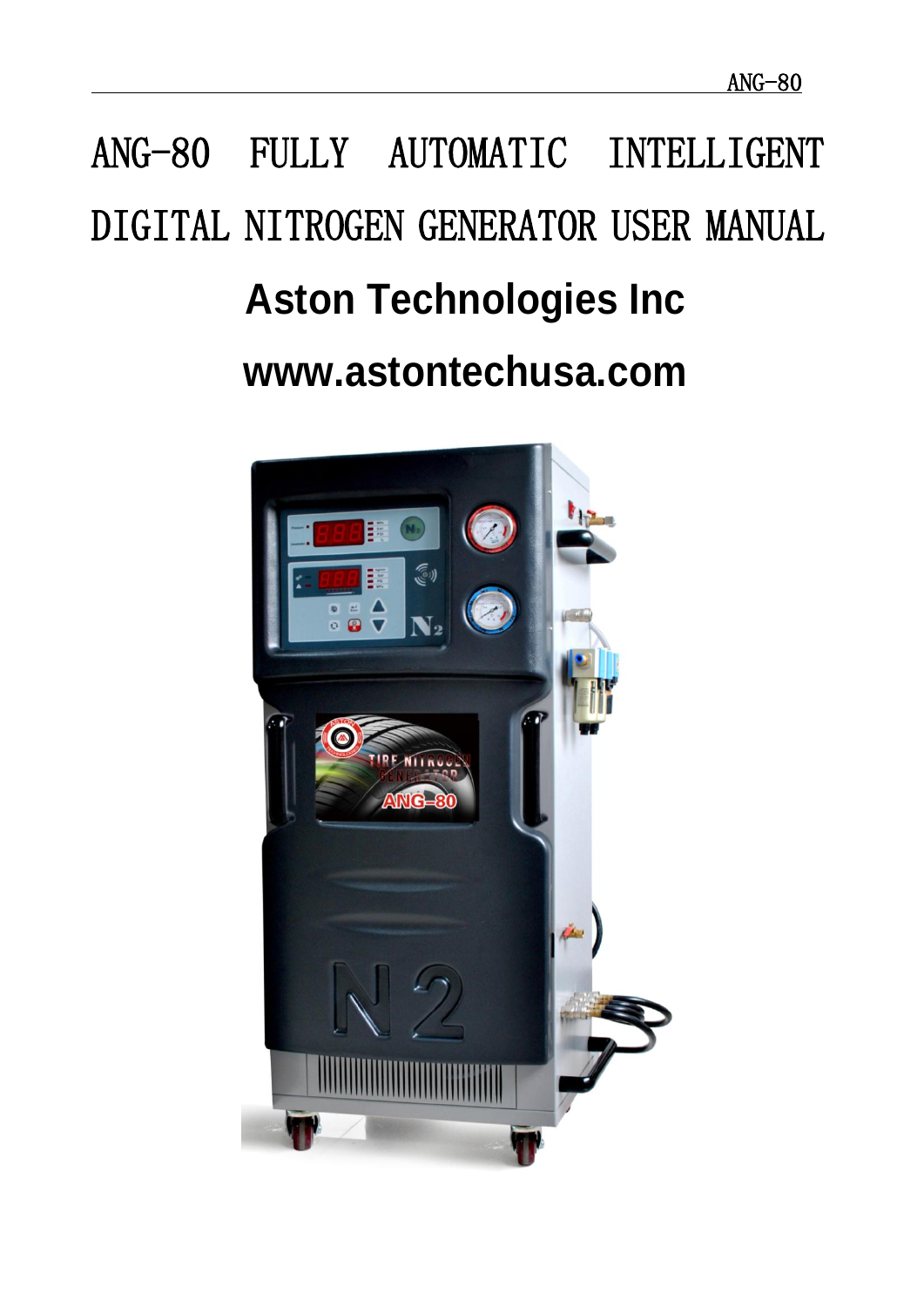# **INDEX**

[Please read the manual carefully before operation]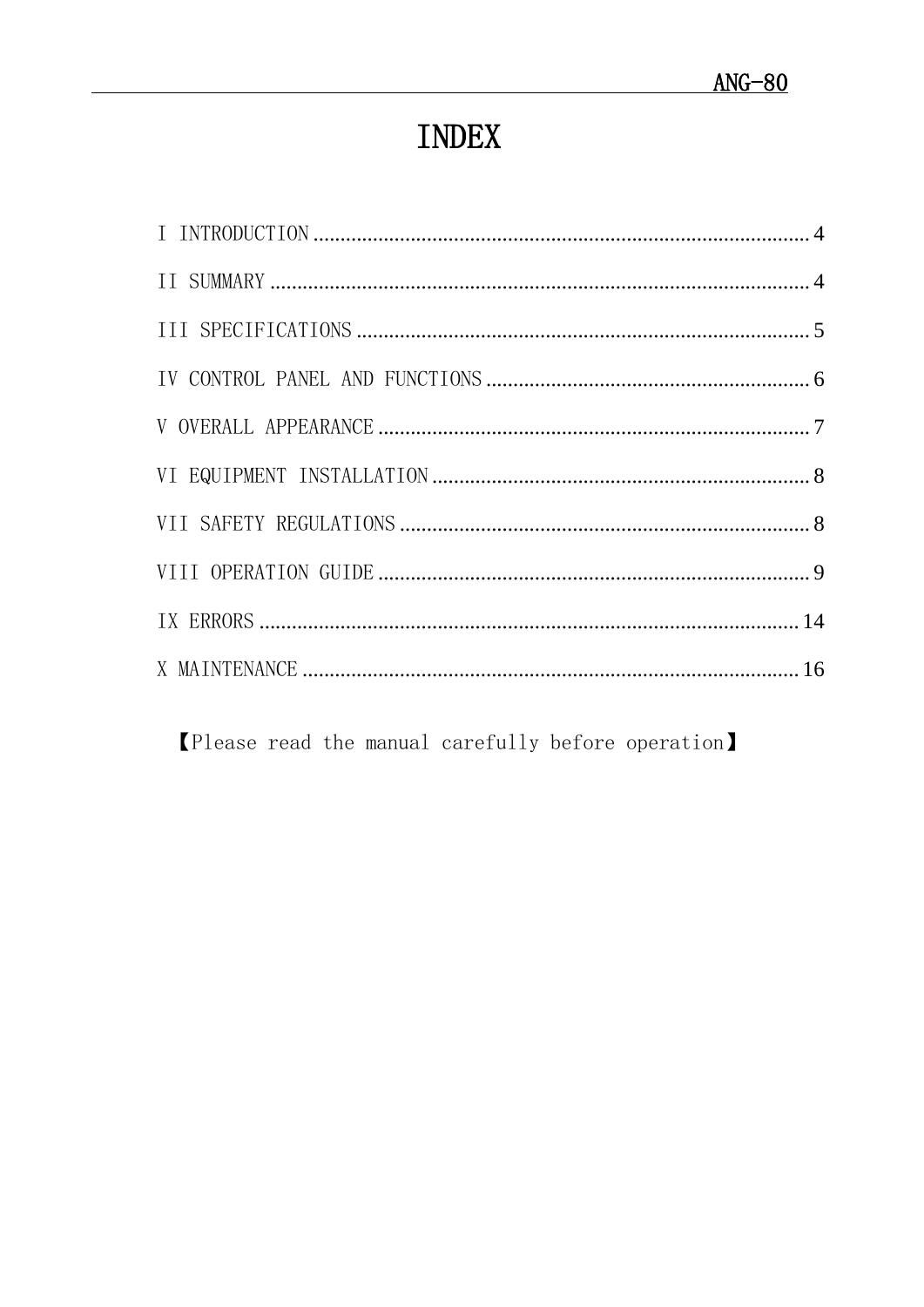## SAFETY PRECAUTIONS



- WARNING: Do not expose the equipment to rain or humid equipment in case of fire or electric shock.
- WARNING: Put the equipment at a ventilated place to prevent suffocation or fire.
- WARNING: For safety, the external power source should be ground connected.
- WARNING: The equipment must be turned off during maintenance and repair.
- NOTE: The unit of red scale of pressure gage is PSI and the black scale is MPa.
- NOTE: Contact the local sales agent or manufacturer if maintenance is needed.

Formula:  $1\text{Bar}=1.0197 \text{ Kg/cm}^2$ 

 1Bar=100kpa 1Bar=14.5psi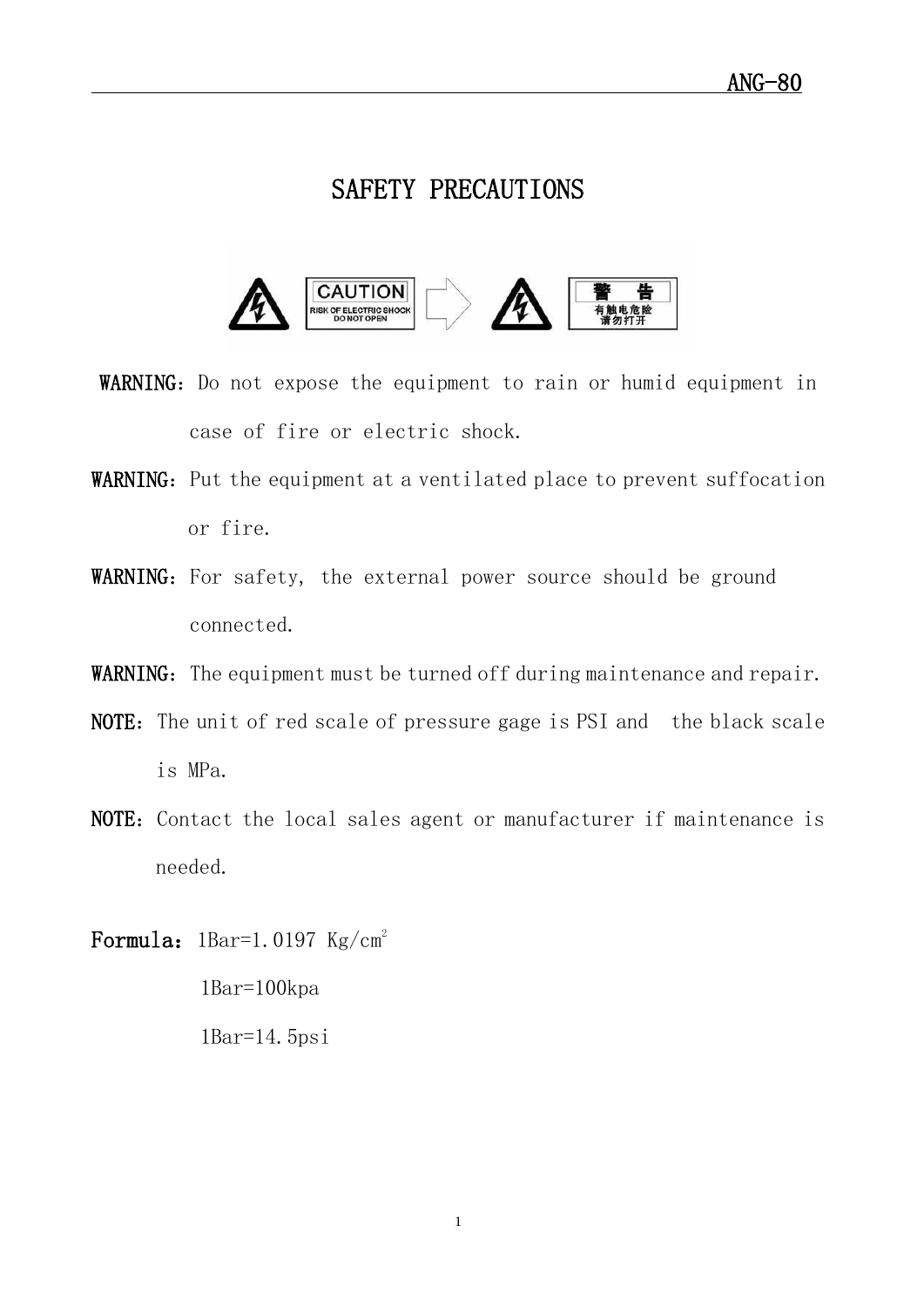#### <span id="page-3-0"></span>I INTRODUCTION

PSA (Pressure Swing Adsorption) is widely used for generating nitrogen at present. With cheap equipment, land and maintenance fee, low cost, low leak and high purity nitrogen can be generated.

PSA nitrogen inflator uses special CMS(carbon molecular sieve)to produce nitrogen. The working principle is that after pressurized O2 molecular ,which is smaller than that of N2, will be separated and adsorbed by CMS owing to the different spreading rate. Normally nitrogen generated by PSA has the characteristic of high purity (99.5%) and low leak  $(-60^{\circ}\mathrm{C})$ .

#### <span id="page-3-1"></span>II SUMMARY

The compressed air inside tires contains a lot of water and 20.9% oxygen which will not stay inside the tire and will seep out when the tire becomes hot during running. It has been proved that when the tire pressure is 7bar the oxygen purity will drop by 5% before it stops seeping. Both oxygen and water will damage the rim and tire cord.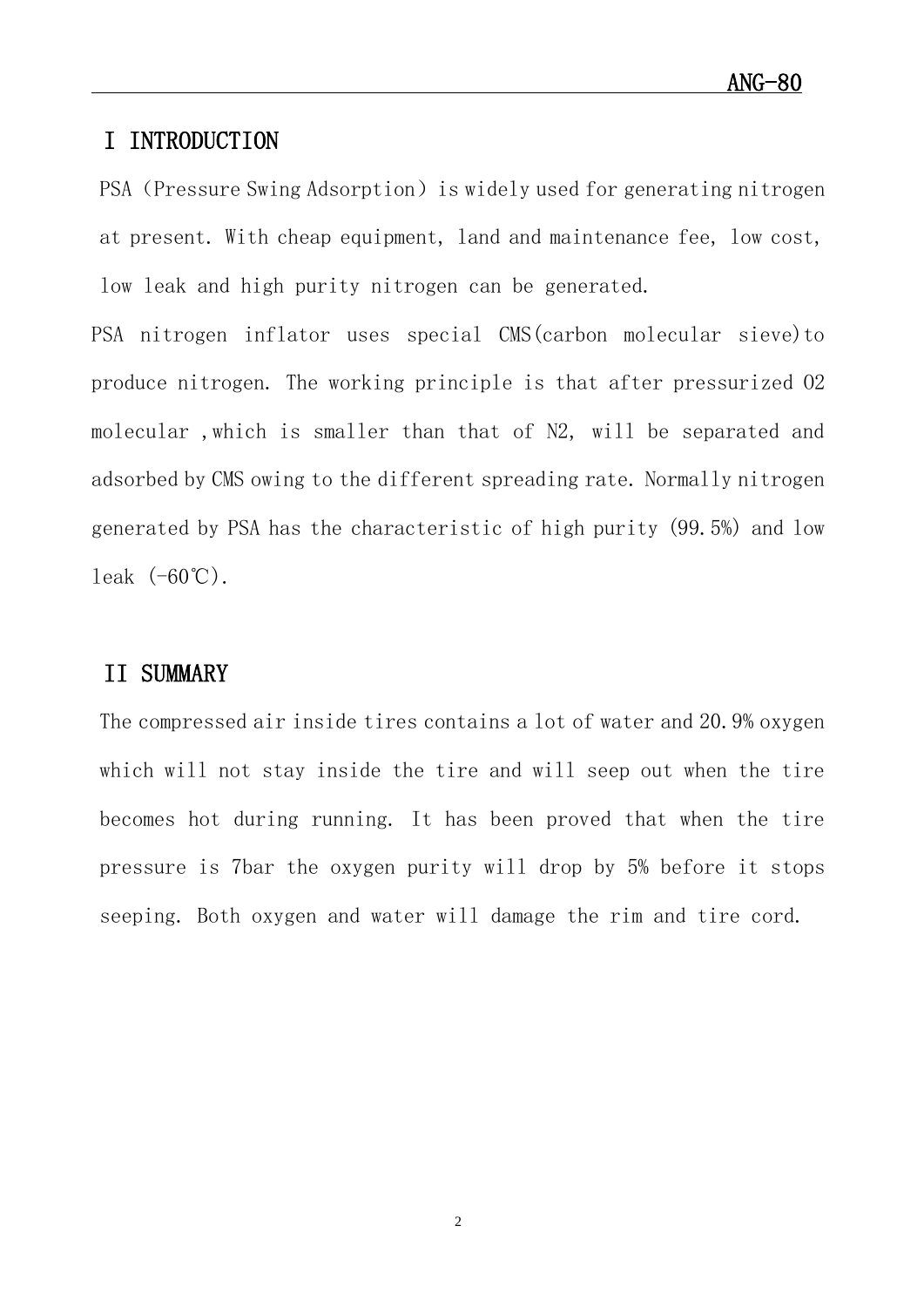### <span id="page-4-0"></span>III SPECIFICATIONS

- Vehicle applicable: Car& van
- Power supply: AC220V 50Hz/60HZ
- Power consumption: 30W
- Nitrogen purity:  $95~99.5%$
- Input pressure:≤10Bar/1MPa
- Output pressure:<8Bar/0.8MPa
- Working temperature:  $-20^{\circ}\text{C} \sim +70^{\circ}\text{C}$
- Measurement range:  $5 \sim 145$ psi /0.3 $\sim$ 10Bar
- Precision:  $\pm 1$  Psi /0.07 Bar
- Display mode: LED display
- Tank size : 70L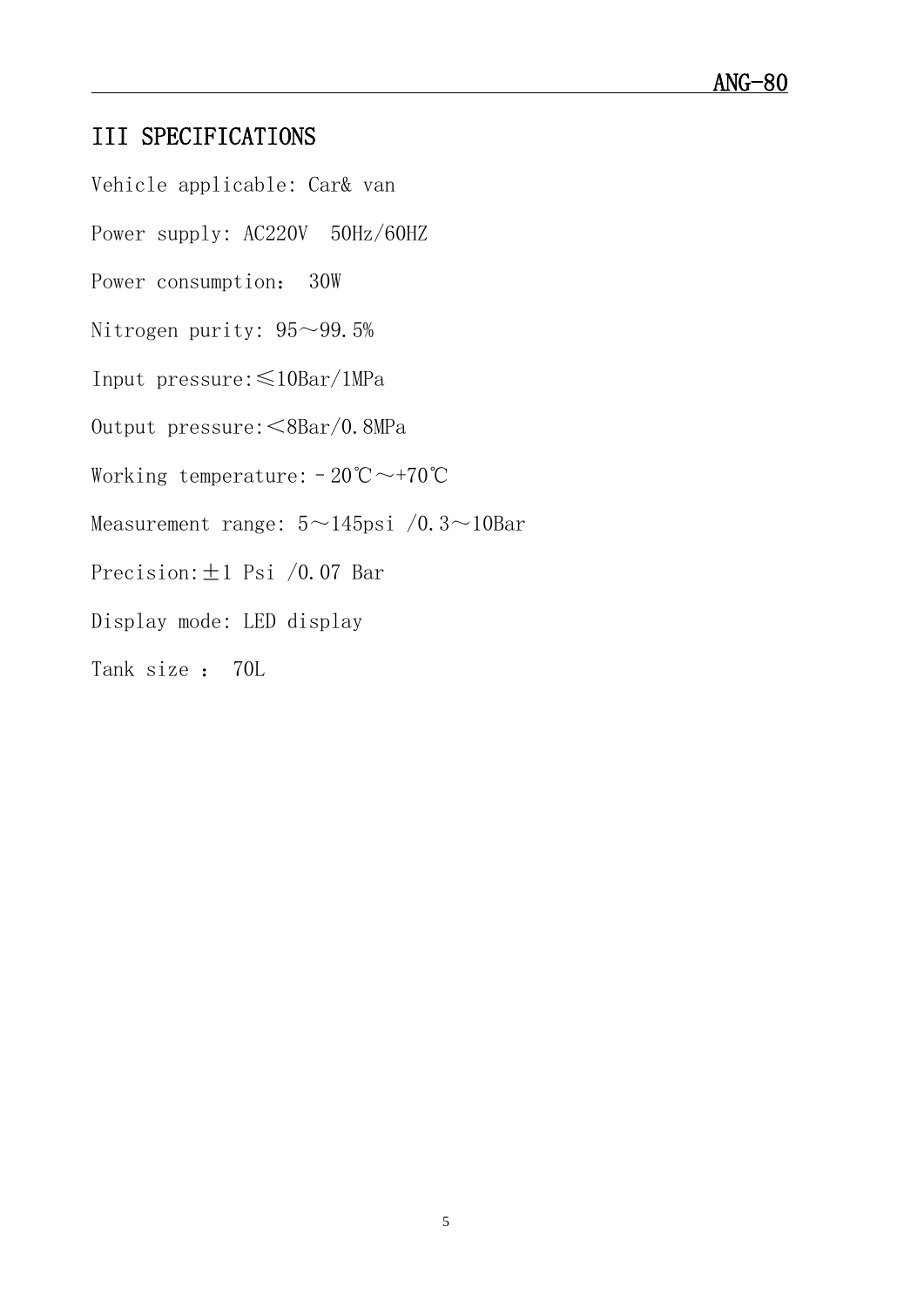<span id="page-5-0"></span>

- $(1)$  running light
- (2)error light
- (3)、(8) LED display window
- (4) keys
- $(5)$  unit
- (6) N2 purity indicator
- (7) N2 pressure indicator
- ( 9)"N2"inflating indicator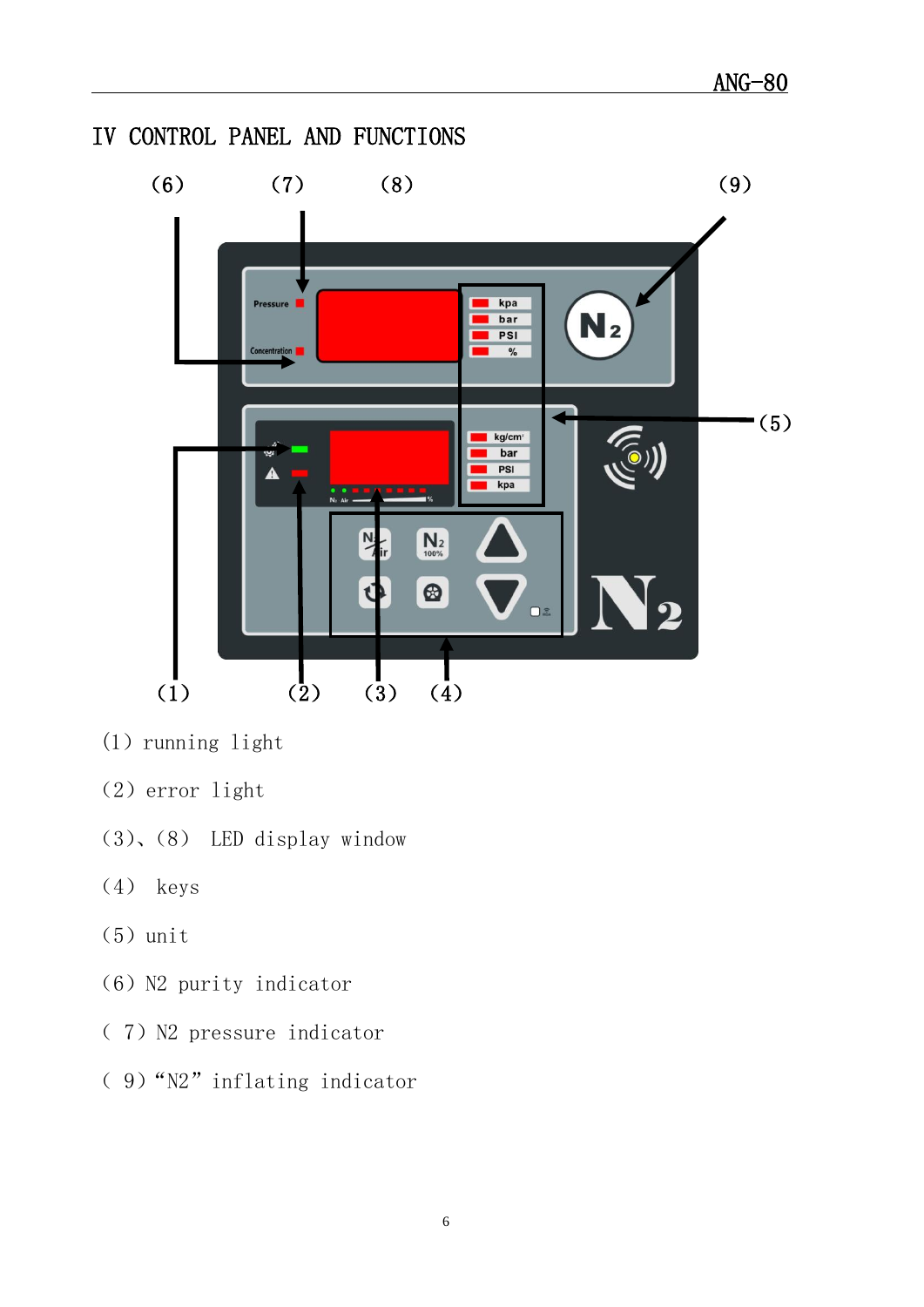# <span id="page-6-0"></span>V OVERALL APPEARANCE



- (1)air filter
- (2) compressed air supply port
- (3) N2 pressure display
- (4) compressed air pressure display
- (5) hose rack
- $(6)$  tire inflating port
- (7) control panel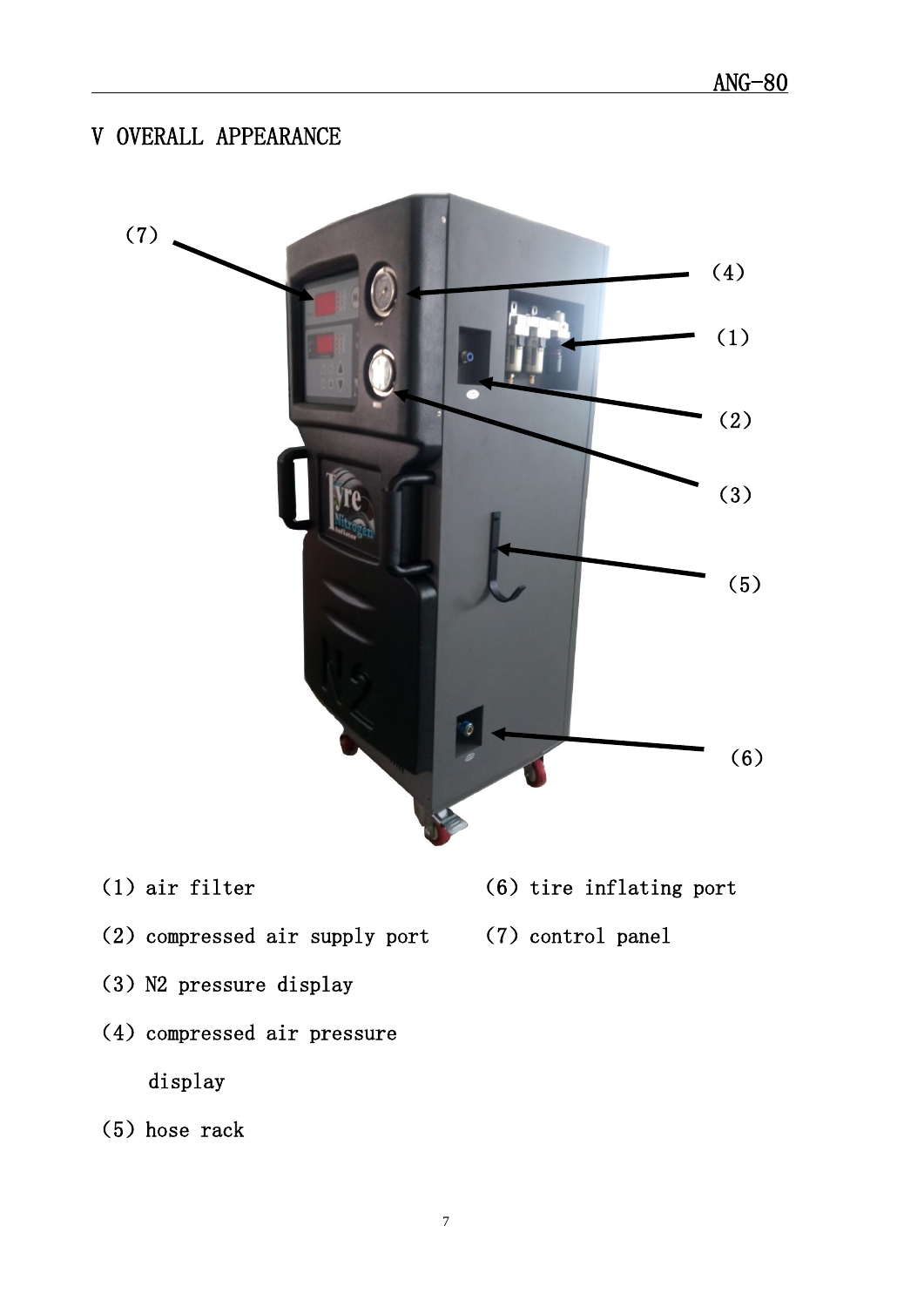#### <span id="page-7-0"></span>VI EQUIPMENT INSTALLATION

1.Compressed air supply connection:

Connect the air inlet of main cabinet and the outlet of air compressor. (air flow  $\geq$  8cfm, air pressure145-175psi when the equipment is working.)

2.Power connection:

Connect with 220V power supply and to the ground safely.

3. Refer to the above for the functions of keys.

#### <span id="page-7-1"></span>VII SAFETY REGULATIONS

- 1. The equipment should be put in the place which has a good ventilated system because it will generate nitrogen-enriched air and oxygen-enriched air which may cause suffocation or fire.
- 2. The equipment should be powered off or without pressure during air circuit connection.
- 3. The equipment must be grounded safely to ensure good use and operator's safety.
- 4. Check safety device and pressure gauge regularly to make sure that the equipment works normally.
- 5. Do not use any pipe fittings without safety certificate.
- 6. Drain filter and replace filter element regularly to prolong life span.

8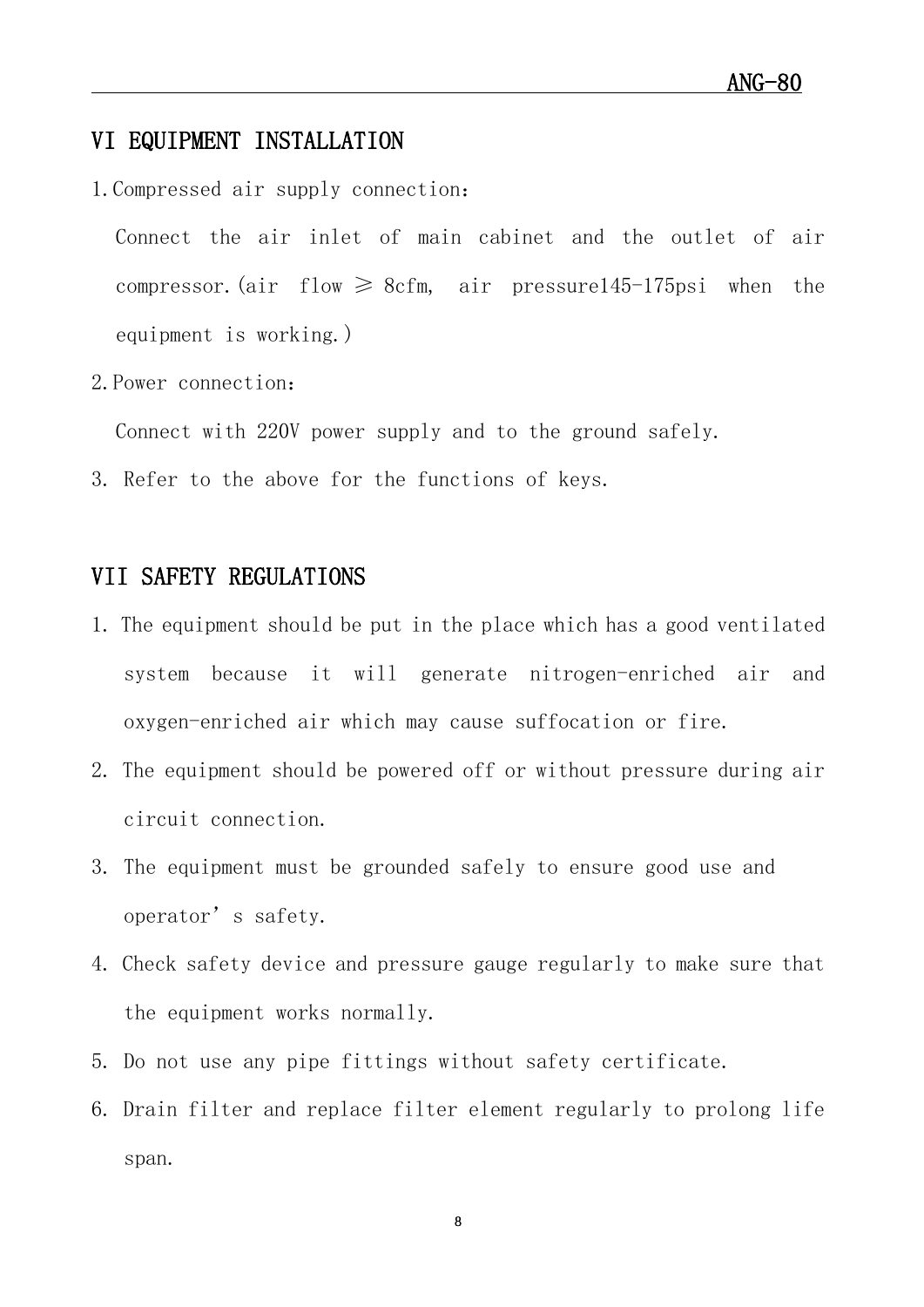- 7、The set pressure value must be within the tire safe pressure range in case of explosion.
- 8、Inflate when tire is cool, otherwise the pressure will not be correct because of heat.
- 9、Compressed air source must be clean without oil or water.
- 10、When inflating hose and tire valve must be in good contact to avoid leak or incorrect measurement.

#### <span id="page-8-0"></span>VIII OPERATION GUIDE

- 1.Connect air supply and power. Turn on the switch and start up the equipment.
- 2.Tire inflating
- 2.1 Pressure value setting

Press  $\triangle$  or  $\nabla$  to increase or decrease the pressure value.

2.2 Nitrogen mode

When selecting nitrogen mode, the inflator can work only when the pressure indicated on the nitrogen pressure gauge is more than 3bar and the N2 light is on.

2.2.1 Common inflation

The default mode is nitrogen inflation when the inflator is turned on. The "N2" indicator light is illuminated at the bottom of the screen. When the tire has a certain pressure and is higher than 40 Kpa, inflation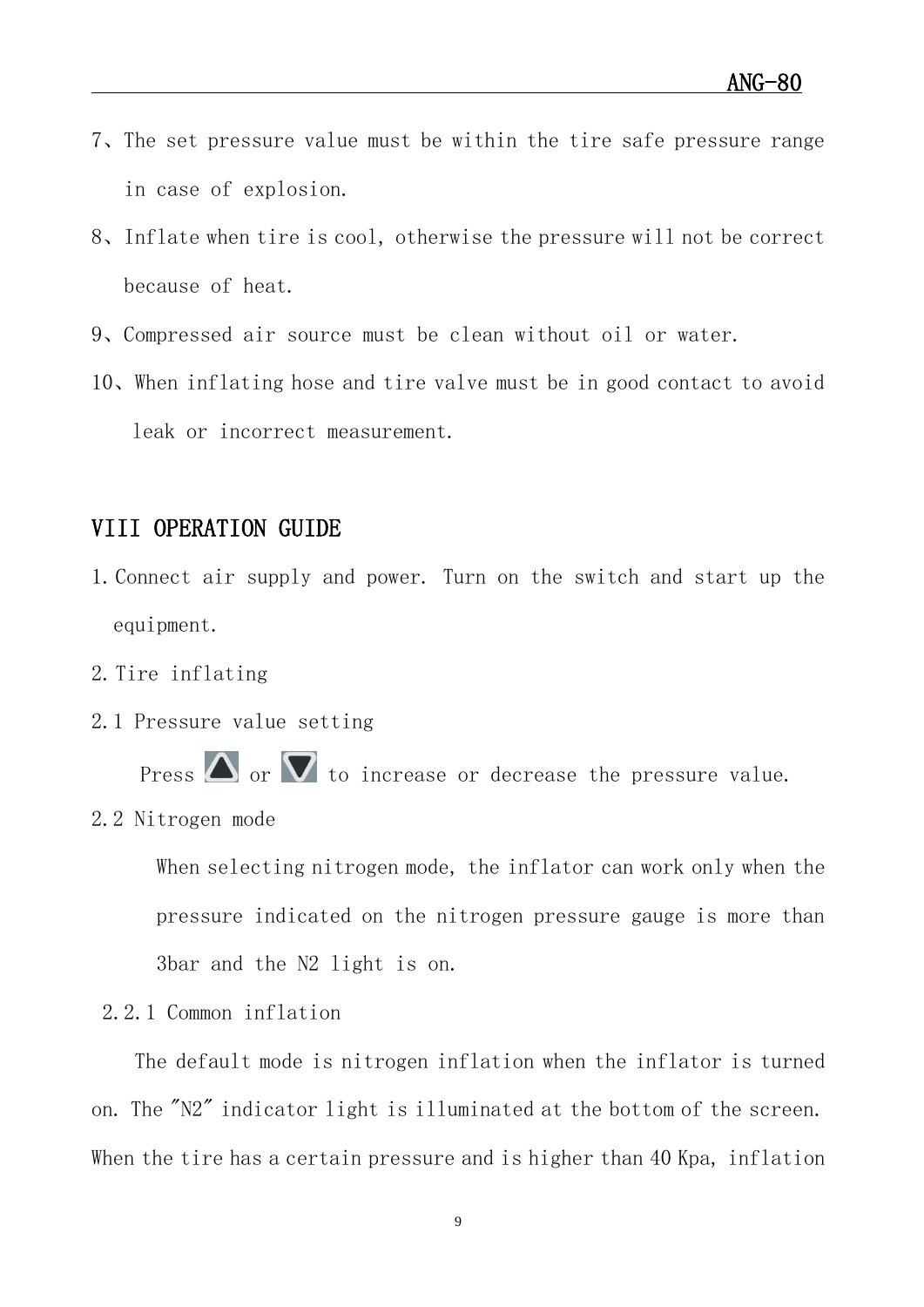will automatically starts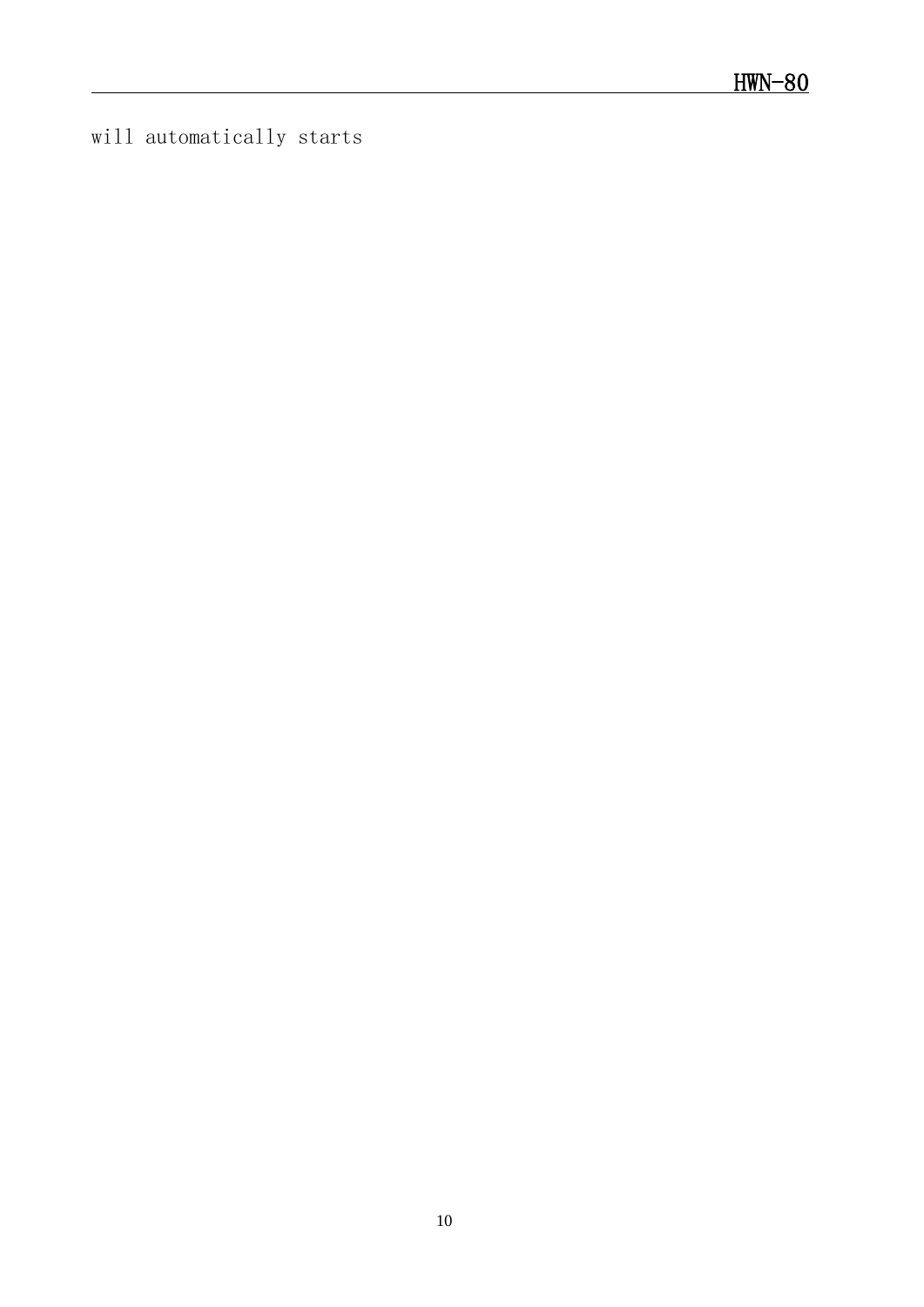and will automatically stop inflating when the pressure reaches the set pressure; When the pressure is more than the set pressure value, it will deflate automatically until reaching the set value. When fully inflated, "End" and pressure value will be displayed on the screen alternately and gives 3 beeps continuously with flashing light until the inflation hose is taken off from the tire valve. Then system stops warning and returns to standby screen, waiting for the next operation.

When there is no pressure in the tire, the system can't detect the

pressure value and can't inflate automatically. Press to inflate the tire to pre-inflate, If the air pressure in the tire is less than that of 40kpa after 8 times pre-inflation, the system will stop inflating.

Then Press again to pre-inflate the tire until it reaches 40 Kpa. At this time automatic inflation is possible.

#### 2.2.2 Purge mode

This mode is used for flat tires or tires once inflated with air to guarantee the nitrogen purity inside the tire. Press  $\begin{bmatrix} N_2 \\ N_3 \end{bmatrix}$  to enter this mode. "N2P" and the current set pressure value will be displayed alternately( During inflation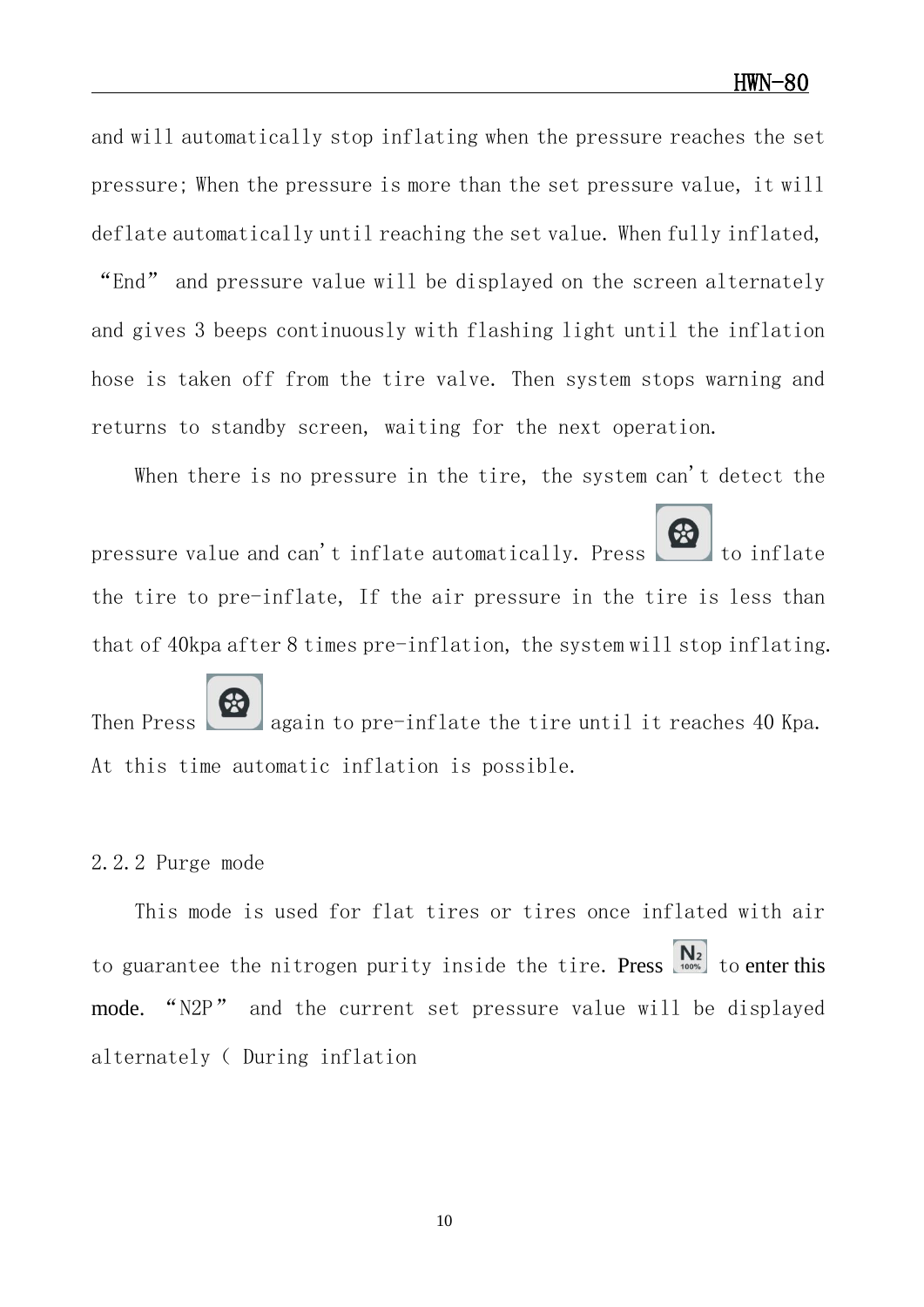real time pressure value is displayed).

For flat tires, Firstly, press  $\bigcirc$  to pre-inflate. When tire pressure is over 40KPA, it will start inflation automatically. When tire pressure reaches 80% of the set value, it begins to deflate, meanwhile "F 1" and the real time pressure with be displayed alternatively until inside tire pressure is less than 40KPA and then it will inflate again. When pressure reaches the set value, inflation stops automatically; If the pressure is more than the set pressure value, it will deflate automatically until reaching the set value.

For tires once inflated with air and pressure inside is over 40Kpa, system will deflate first. "F 1" and real time pressure will be displayed alternatively until the inside pressure is less than 40KPA, and then starts inflating. When tire pressure reaches 80% of the set value, it begins to deflate again, meanwhile "F 2" and the real time pressure with be displayed alternatively until inside tire pressure is less than 40KPA and then it will inflate again. When pressure reaches the set value, inflation stops automatically; If the pressure is more than the set pressure value, it will deflate automatically until reaching the set value.

11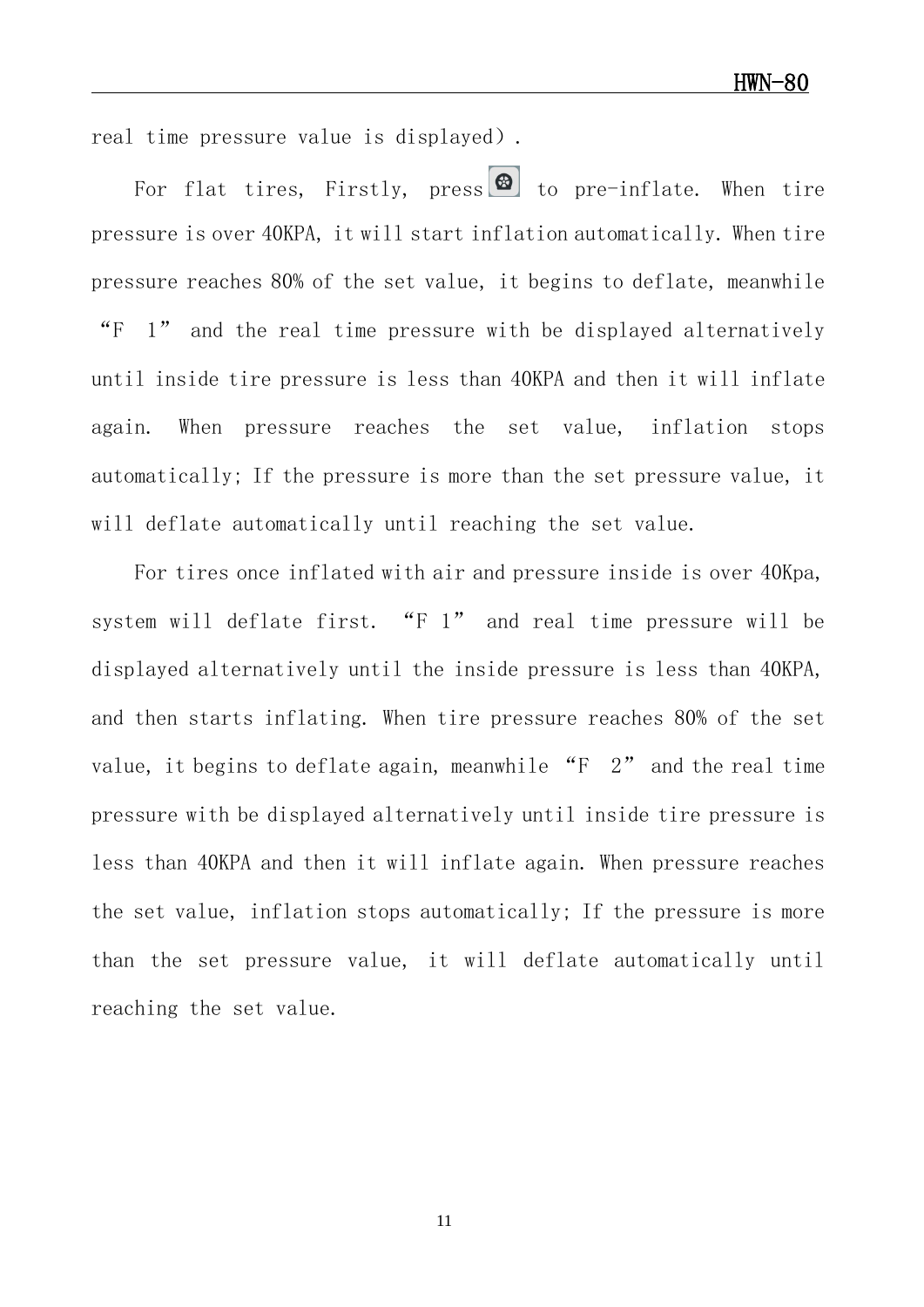The inflator is defaulted 2 times purse. When the tire is fully inflated, the screen alternately displays "End" and real time pressure values and gives 3 beeps continuously with flashing light until the hose is taken off from the tire valve. Then system stops warning and returns to standby screen, waiting for the next inflation.

2.2.3 Tire expansion inflating mode

2.2.3.1 Expansion value setting

In the system standby state, press  $\overline{N_2}$  and then to enter expansion inflating mode. Press  $\begin{bmatrix} N_2 \\ N_3 \end{bmatrix}$  to enter expansion inflating mode, the system defaults to "0", press  $\Delta$  or  $\nabla$  to increase or decrease the pressure value, the range of the value is  $0^{\degree}200$ kpa,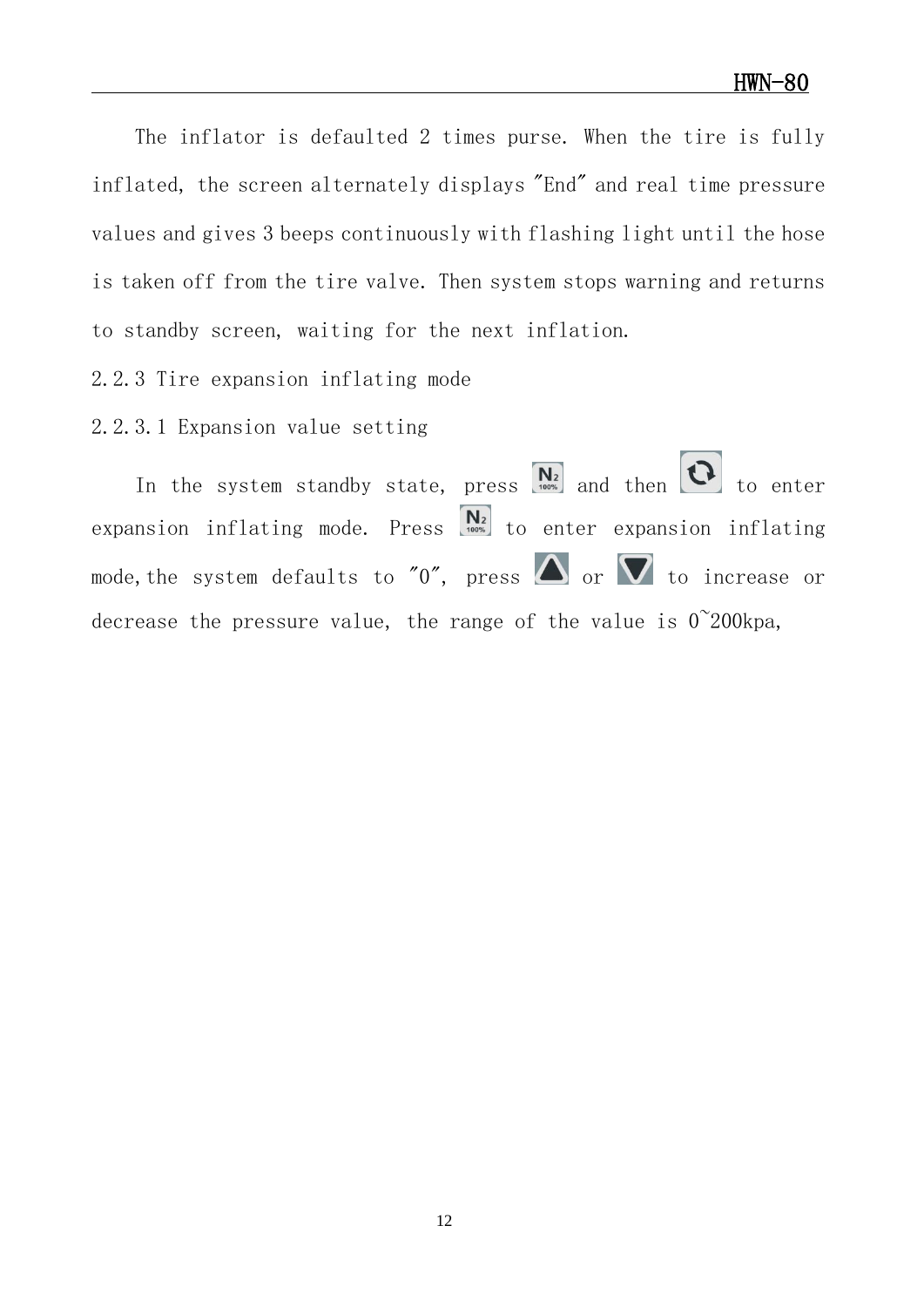press  $\begin{bmatrix} N_2 \\ N_1 \end{bmatrix}$  to save, press **Air** to exit. 2.2.3.2 Tire expansion inflating

In the system standby screen, press  $\begin{bmatrix} \mathbf{N}_2 \\ \mathbf{N}_3 \end{bmatrix}$  and then  $\Delta$  to enter expansion inflating mode. "diL" and the current set pressure value will display on the screen alternately. When the tire is inflated to the value that equals to the sum of current set value and tire expansion pressure coefficient value, stop inflating and keep waiting for 1 second, and at the same time the screen will show "diL" and current detected value alternately. 1 second later, the system deflates the tire to the set pressure value and completes inflation.

2.3 Air inflating

Press **Air**, the "AIR" indicator is illuminated at the bottom of the screen. The current source of the inflation is air, and the method of inflating is the same as that of nitrogen.

#### <span id="page-13-0"></span>IX ERRORS

- Error 1 (Er 1): Loss or pressure-drop of compressed air source, hose falling off, tire leak or bad contact between hose and tire valve.
- Error 2 (Er 2): The set pressure value is more than the initially set maximum pressure value or less than the initially set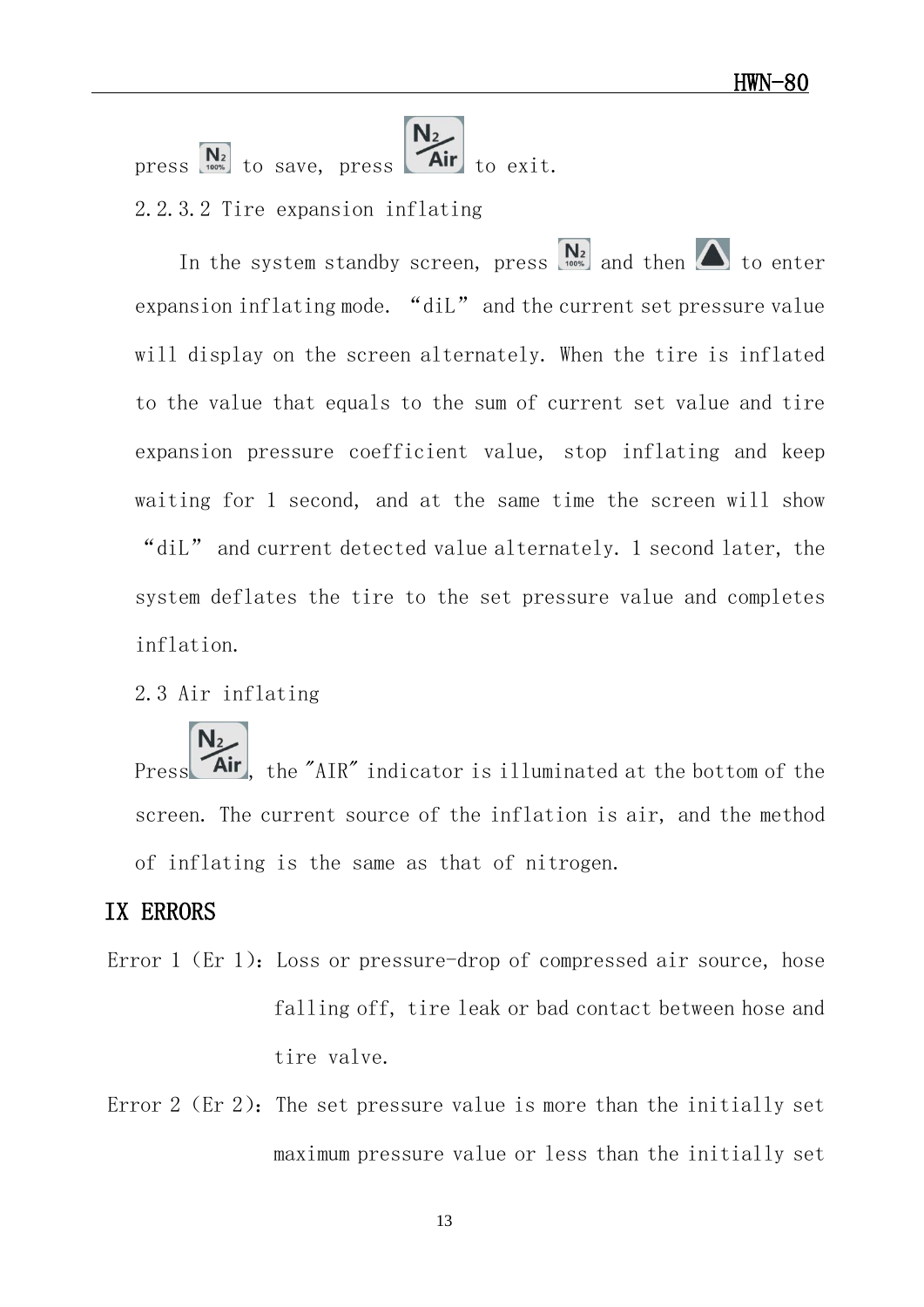minimum pressure value.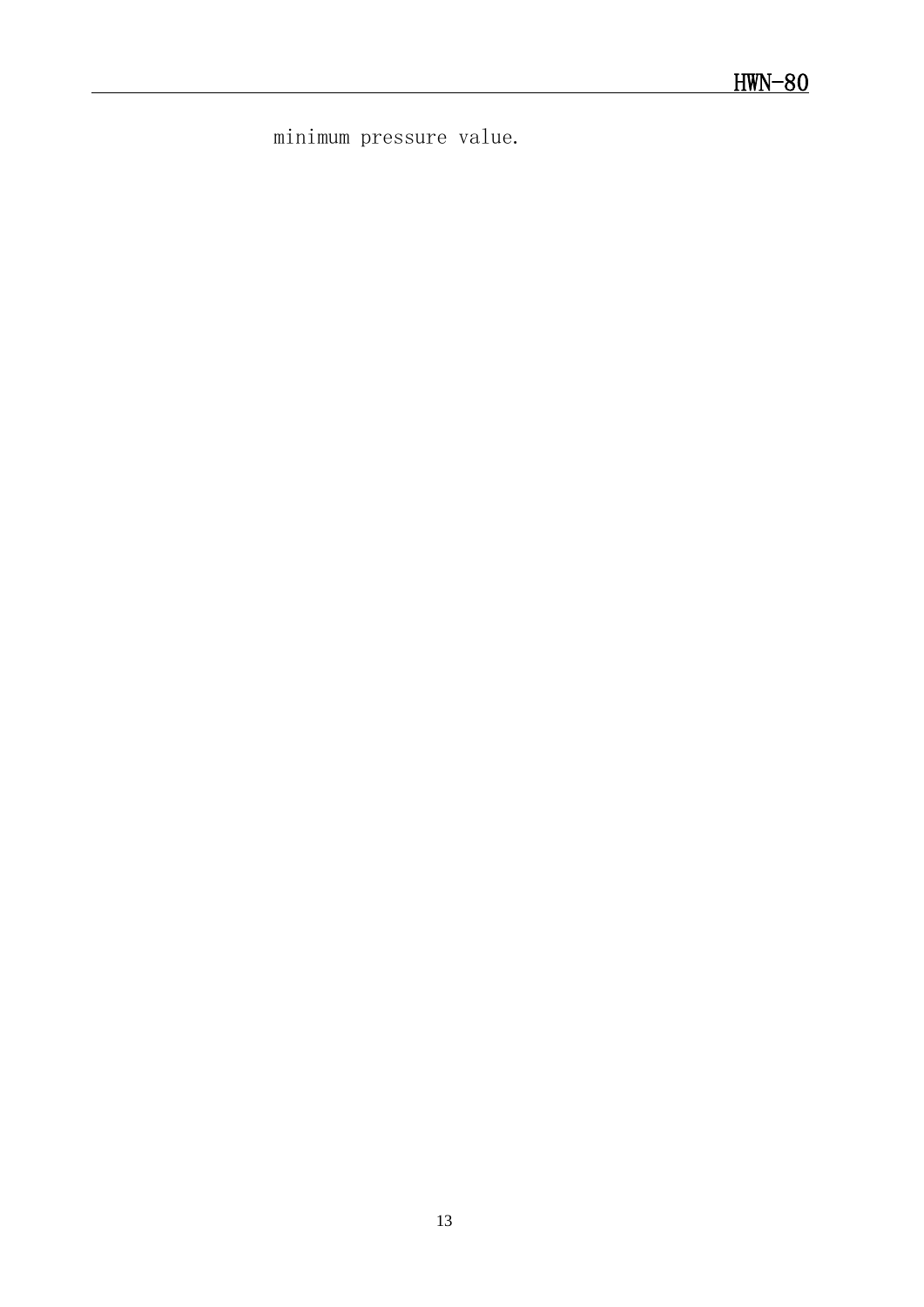Error  $3(Er 3)$ : The set inflating pressure value is more than compressed source pressure value.

When error occurs, the error code will displayed on the screen and at the same time error light will be on with 3 continuous beeps. If the hose is connected with tire and there is pressure inside, then when removing the hose, system will return to Fig.5 standby interface. If the hose is not connected with the tire, error code will display repeatedly for 3 times and return to Fig. 5 standby interface.

#### <span id="page-15-0"></span>X MAINTENANCE

Filter element replacement:

Press on the black button on the filter shell and drag down to remove the protecting shell as shown in Fig.17;Then remove the transparent cover as shown in Fig.18; Take off the fixed filter element cover and replace a new one as shown in Fig.19.



Fig.  $17$  Fig.  $18$